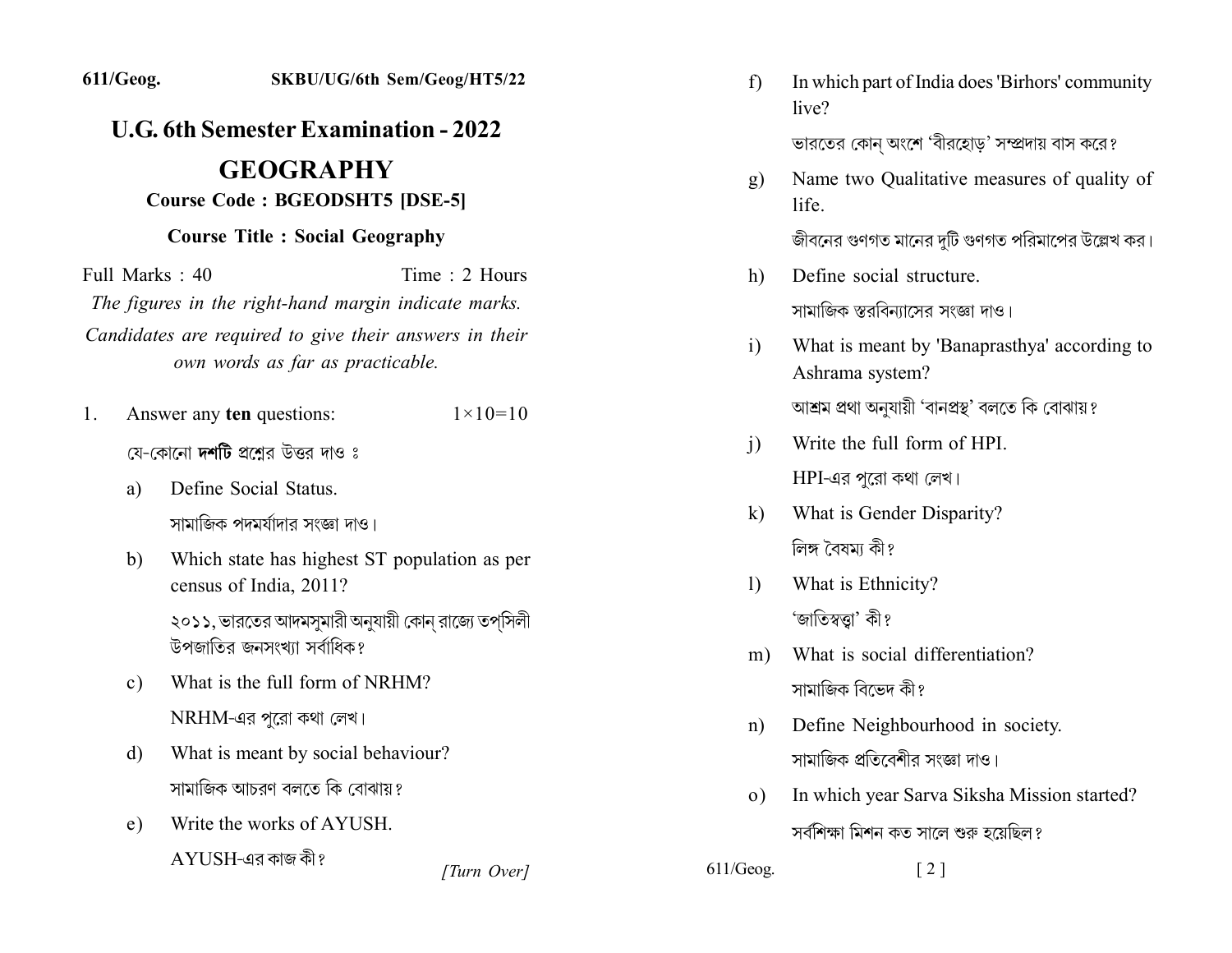- Answer any five questions:  $2.$  $2 \times 5 = 10$ য়ে-কোনো **পাঁচটি** প্রশ্রের উত্তর দাও ঃ
	- Name four major racial groups of the world. a) বিশ্বের প্রধান চারটি জাতিগোষ্ঠীর নাম লেখ।
	- Write about the indicators of HDI. b)  $HDI$ -এর সচকগুলি সম্পর্কে লেখ।
	- What is meant by Gender Issues in present  $\mathbf{c}$ ) context? বর্তমান সমাজের সাপেক্ষে লিঙ্গ সমস্যা বলতে কি বোঝায়?
	- What are the main characteristics of Urban  $\mathbf{d}$ slums?

শহরাঞ্চলের 'বস্তি'র মূল বৈশিষ্ট্যগুলি লেখ।

- Classify 'Social Structure'. e) 'সামাজিক কাঠামোর' শ্রেণীবিভাগ উল্লেখ কর।
- What are the differences between Regional  $f$ planning and Social planning? আঞ্চলিক পবিকল্পনা ও সামাজিক পবিকল্পনাব পার্থকা লেখ।
- Explain the role of religion in the formation g) of socio-cultural regions.

সামাজিক-সাংস্কৃতিক অঞ্চল গঠনে ধর্মের ভূমিকা ব্যাখ্যা করো।

Mention the works of anti-corruption agencies  $h)$ of India

ভারতবর্ষের দুর্নীতি-দমন সংস্থাগুলির কাজ উল্লেখ কর।

Answer any two questions:  $5 \times 2 = 10$  $\mathcal{E}$ 

যে-কোনো **দুটি** প্রশ্নের উত্তর দাও ঃ

Mention the common indicators to measure a) Social Well-Being.

> জীবন কশলতার পরিমাপে সাধারণভাবে ব্যবহৃত সচকগুলির উল্লেখ কর।

Discuss the need and importance on 'Social b) Impact Assessment'.

> 'Social Impact Assessment'-এর প্রয়োজন ও গুরুত্ব ব্যাখ্যা কর।

What is social process? Differentiate between  $c)$ invention from innovation

> সামাজিক প্রক্রিয়া কি? আবিষ্কার এবং ব্যাপনের মধ্যে পার্থক্য কর।

Answer any one question:  $\overline{4}$  $10 \times 1 = 10$ 

যে-কোনো **একটি** প্রশ্নের উত্তর দাও ঃ

Discuss the concept of Gender. Elaborate on a) the spatial representation of Gender differences in India  $2+8$ লিঙ্গের ধারণা ব্যাখ্যা কর। ভারতে লিঙ্গ-বৈষম্যের স্থানিক

ব্যাখ্যা কর।